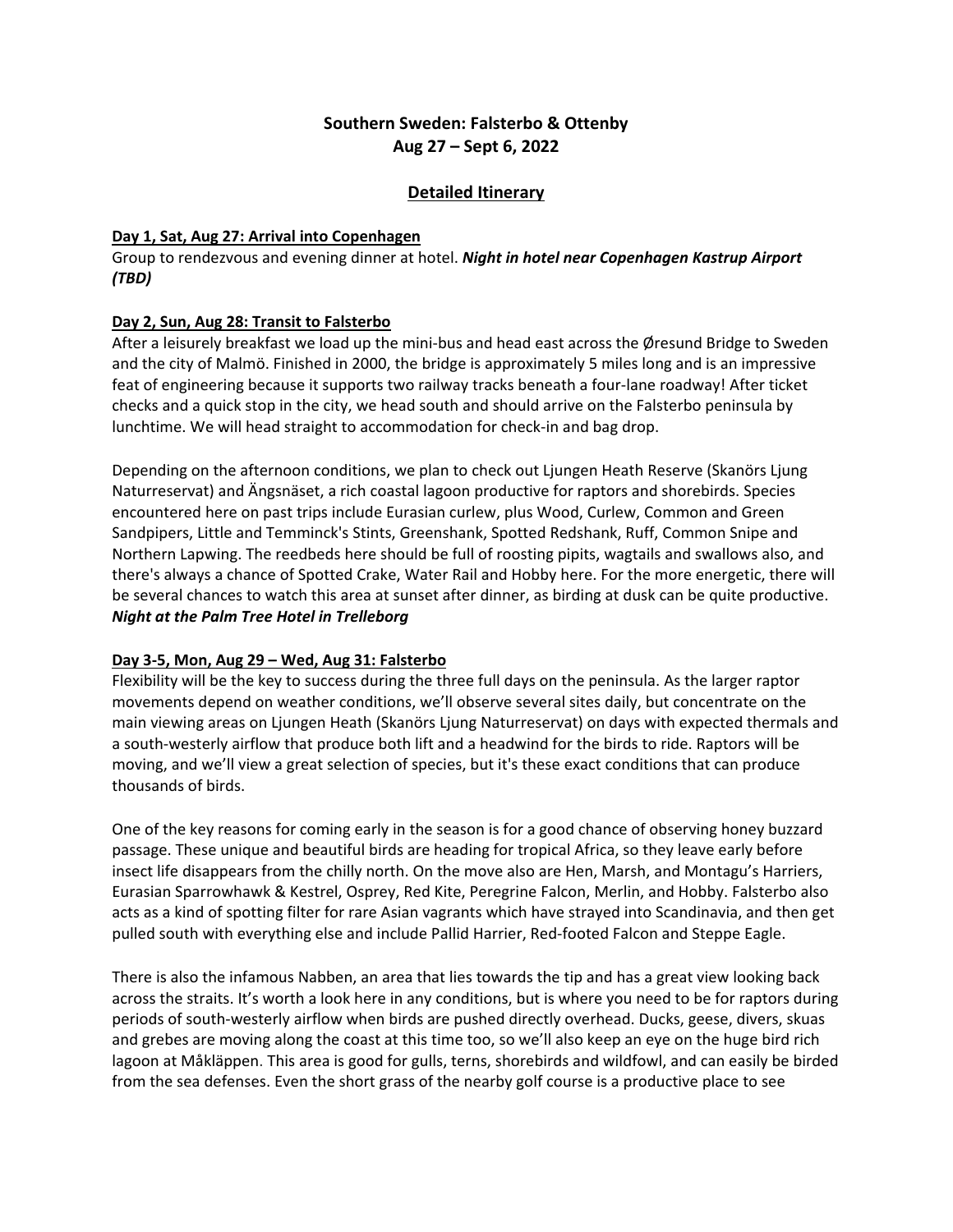migrants such as Northern Wheatear, wagtails and pipits. There's also good bird habitat with decently sized trees in the observatory garden which attracts warblers, crests, and tits.

The wetland habitats (saline lagoons, with reedbeds) at Ängsnäset and Skanörs Revlar are good sites for migrant shorebirds and species such as Greenshank, Green Sandpiper, Wood Sandpiper, Curlew Sandpiper and Little Stint are frequent. As it's autumn there's always a possibility of spotting the rarer Broad-billed Sandpiper, Kentish Plover or Temminck's Stint also. *Nights at the Palm Tree Hotel in Trelleborg*

## **Day 6, Thu, Sept 1: Transit to Ottenby**

We'll leave Falserbo for Ottenby early, as we plan to search for Black Woodpecker and Nutcracker en route. The island of Öland is 6-7 hours away, and we should arrive at our final destination for dinner. If time permits, we can birdwatch as we drive down the peninsula before dark. Both the lighthouse and ancient landscape will draw us in immediately - it's very atmospheric! Welcome to Ottenby! *Night at the Hotell Magasin in Morbylanga*

### **Days 7-9, Fri, Sept 2 – Sun, Sept 4: Ottenby**

For the next three days, the beautiful village of Morbylanga will be our base to explore the nearby Ottenby World Heritage Site. This island peninsula is an exciting birding location full of passage shorebirds, wildfowl and passerines, and we will encounter many species along the hiking trails that cover endless coastal meadows and rich forests. The area also supports a unique ecosystem that's found nowhere else in the country due to the underlying terraced limestone. Since the Iron Age, man's modifications of this area using grazing animals has helped create a varied landscape and rich diversity. Some 4500 acres of the coastal fringes were designated a Ramsar Wetland of International Importance back in 1974, as the surrounding waters provide important feeding resources for shorebirds and wildfowl.

This internationally important site is administered by Naturum Ottenby who does an excellent job with visitor management and interpretation. There's some great vantage points around the reserve that have hides, so if the weather gets a bit rough, there's always somewhere cozy to seek shelter. The administrative hub is down by the lighthouse and is the location for a museum, exhibition space, restaurant and bookshop. The exhibition is highly recommended, with interactive exhibits and a great kids bird art area. Bird news is also quickly disseminated around the peninsula from here if something interesting is found.

The Lange Jan lighthouse at the point is also the location of the world famous Ottenby Bird Observatory, which has been carrying out field research into bird migration since 1946. With some 20,000 birds being banded each year, the work of the observatory is fascinating and we'll take several chances to check out some of their important daily duties. It's a great place to hang out sometimes if you're looking for some relatively easy birding, as many birds are funneled towards this sheltered garden location on the point. *Night at the Hotell Magasin in Morbylanga.*

#### **Day 10, Mon, Sept 5: Transit to Copenhagen Kastrup Airport**

After breakfast we'll head back to Copenhagen airport, but we'll plan to check out some birding sites en route if time permits! We will have a final dinner at the hotel and get a good rest before departures the following morning. *Night in hotel near Copenhagen Kastrup Airport (TBD)*